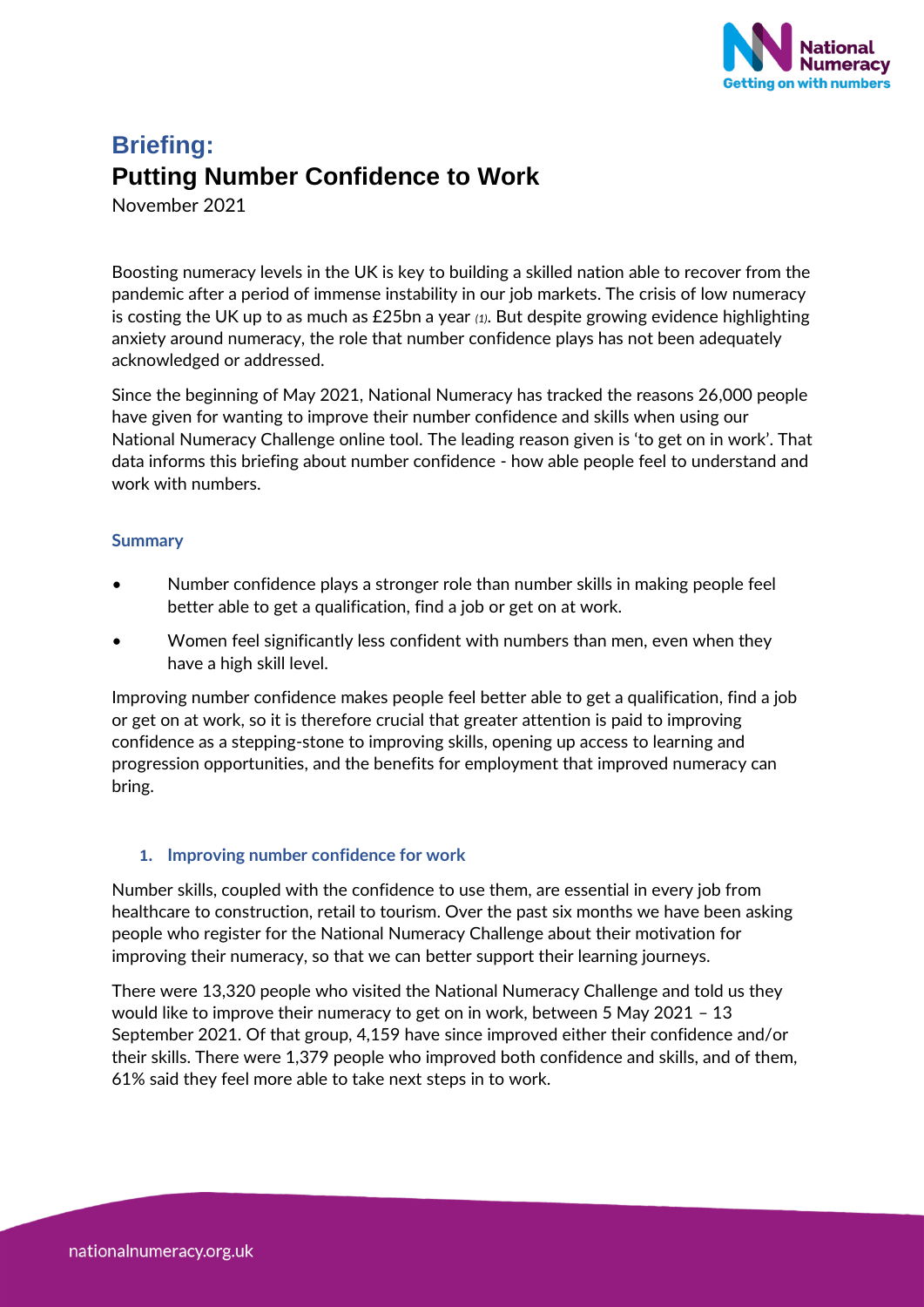

# **We found that:**

- Improving both number confidence and skills gives a bigger boost than skills or confidence alone when it comes to feeling more able to take next steps in to work - 61% of confidence and skill improvers (1,379 people) told us they felt more able to get a qualification, find a job or get on at work.
- But improving confidence alone was enough to give a big boost to feeling better able to get on at work - 48% (892 people) who improved their number confidence, but not their skills, feel better able to get a qualification, find a job or get on at work.
- While improving skills, but not confidence, boosts feelings of being better able to get on in work, it's to a much lesser degree than when confidence is also improved - 20% (192 people) of people who improve their number skills, but not confidence felt better able to get a qualification, find a job or get on at work.

These new findings supplement research we carried out in May 2021 of a nationally representative survey of 2,000 adults (18+) *(3)* that found nearly one in five people (18%) avoid applying for a job or qualification because it, or the interview process, involves maths. The data reflects what National Numeracy has found working on the ground – with employers and employees reporting problems with number confidence and maths anxiety blocking the pipelines to key progression routes, such as apprenticeships.

By contrast, the May 2021 survey found nearly two-thirds of people (63%) said their confidence in numbers has helped them progress at work or in their career. Pointing to the vital role employers can play, over two-fifths (42%) say if their workplace offered help to improve their numeracy confidence and skill, they would give it go.

Furthermore, a report - *Counting on the recovery: the role for numeracy skills in 'levelling up' the UK (1)* published in April 2021 by charity Pro Bono Economics and commissioned by KPMG for National Numeracy - said that 59% of those who had lost their jobs in the pandemic up to that point are likely to have low numeracy skills and put the cost of this to the UK at as much as £25 billion per year.

#### **Case Study: Low number confidence and career progression in Health & Social Care**

In Health & Social Care, employers need to 'grow their own' and develop staff in lower paid positions to fill roles in key areas such as nursing. Most career progression routes require adult level 2 maths qualifications, but staff often hold themselves back because they don't feel number confident. This issue is prominent across other sectors, too.

## **Healthcare support workers have told us:**

- *"I have wanted to be a nurse since I was in my early twenties, I am still a healthcare assistant in my 50s because I know I couldn't do the maths"*
- *• "I was trying to get on the Nursing Associate programme, but when I saw you needed maths, I was terrified."*

#### **Employers report widespread difficulties in supporting people to progress:**

- *"We have appalling non-pass rates, it's shameful for us as a trust. People either delay their career progression or often just don't move on at all."*
- *• "Some of our maternity support workers have long been aspiring midwives. The midwifery degree apprenticeship would be perfect, but maths is holding them back. It's sad."*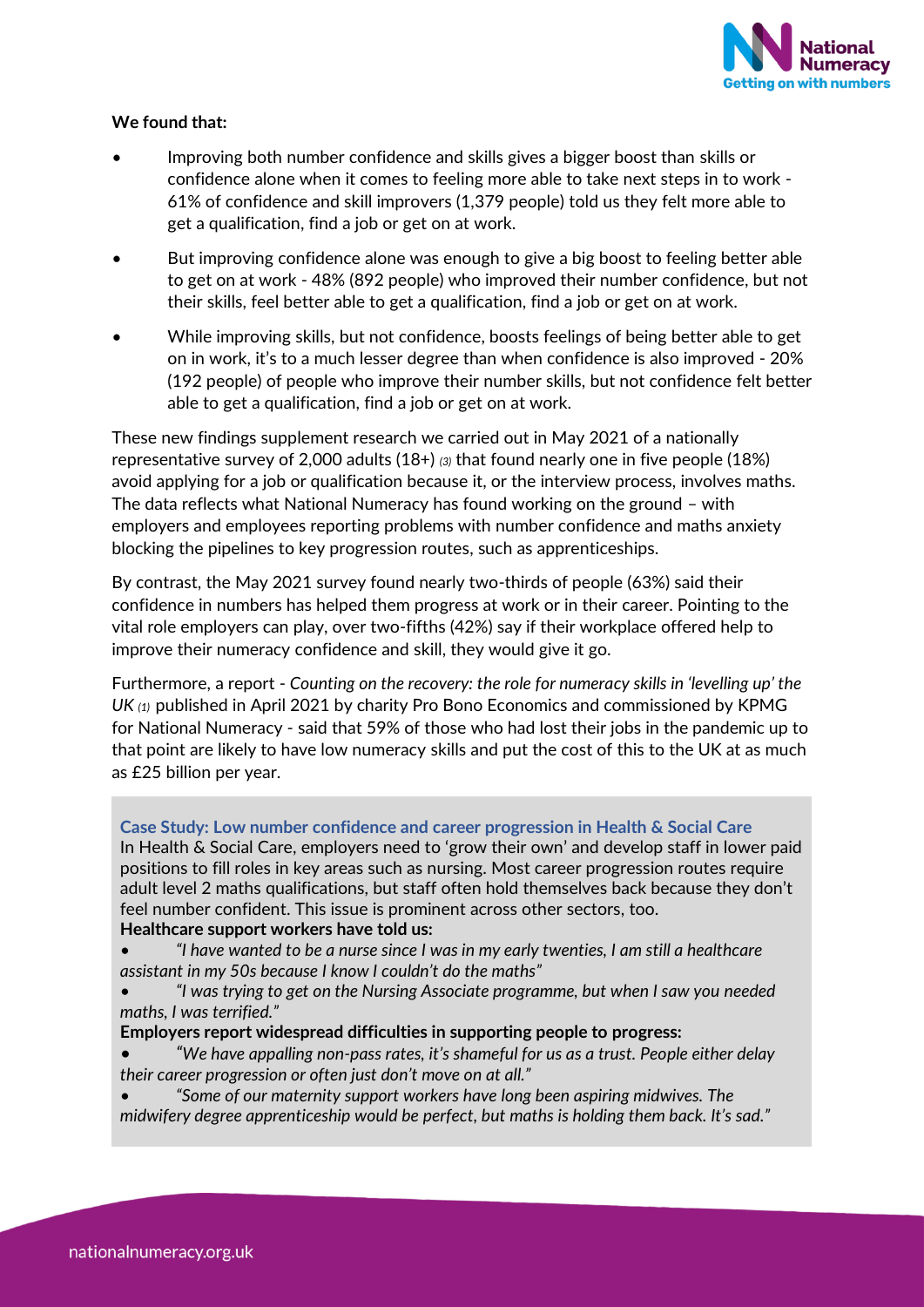

# **2. Women and Number Confidence**

That women feel less confident about numbers than men was highlighted in our 2019 report *Building a Numerate Nation (2)* and is borne out by this new analysis of National Numeracy Challenge users. Everyone can improve their numeracy, regardless of gender. But as low number confidence acts as a barrier to applying the skills that people have developed, this 'number confidence gap' affects many women's lives. Analysis of our new data of National Numeracy Challenge users over the past year shows that women are over-represented in both the population of users with low confidence and low skills, and those with low confidence and high skills.

So, a lack of confidence is more apparent in women, even when coupled with high skills. Our data indicates that a lack of confidence with numbers is disproportionately impacting women. This means that number confidence as a significant additional barrier to progression is having a larger effect on the career prospects of women, widening inequality in access to work. This can only be having a detrimental impact on lives and livelihoods, as well as UK productivity.

# **What needs to change?**

- 1. UK government and businesses need to empower people, and women in particular, to boost their number confidence as a gateway to skills-building for the UK workforce.
- 2. Interventions exclusively around attitudes, mindset and confidence need to be implemented before skills learning, to allow adults to feel confident enough to engage with skills provision.
- 3. Resources chosen to support workplace learning must be designed with the needs of low confidence learners at their heart. This includes allowing learners to work confidentially, supporting different learning styles, and actively reducing pressure.
- 4. The qualifications which hold the key to many job opportunities and career progression routes need to be brought closer to those with low confidence with numbers via a stepping-stone approach to enable people to overcome maths anxiety and develop positive attitudes.
- 5. The UK needs to shed its maths stigma we need a cultural shift led by government, education providers, employers, communities and others to give people permission to seek support for their number confidence.

Any intervention to improve skills that does not address confidence as an integral element is likely to be far less effective, according to our data.

We believe it is vital to improve number confidence as a first step on the journey to improving numeracy. The National Numeracy Challenge is a great place to start. We have launched new confidence-focused resources such as videos and exercises within the National Numeracy Challenge and throughout our work to address this issue.

National Numeracy supports people to take the next step into work, or progress in their career by helping them boost their numeracy confidence and skills. This makes formal qualifications such as Functional Skills or GCSEs feel within reach, often for the first time, unlocking routes to progression.